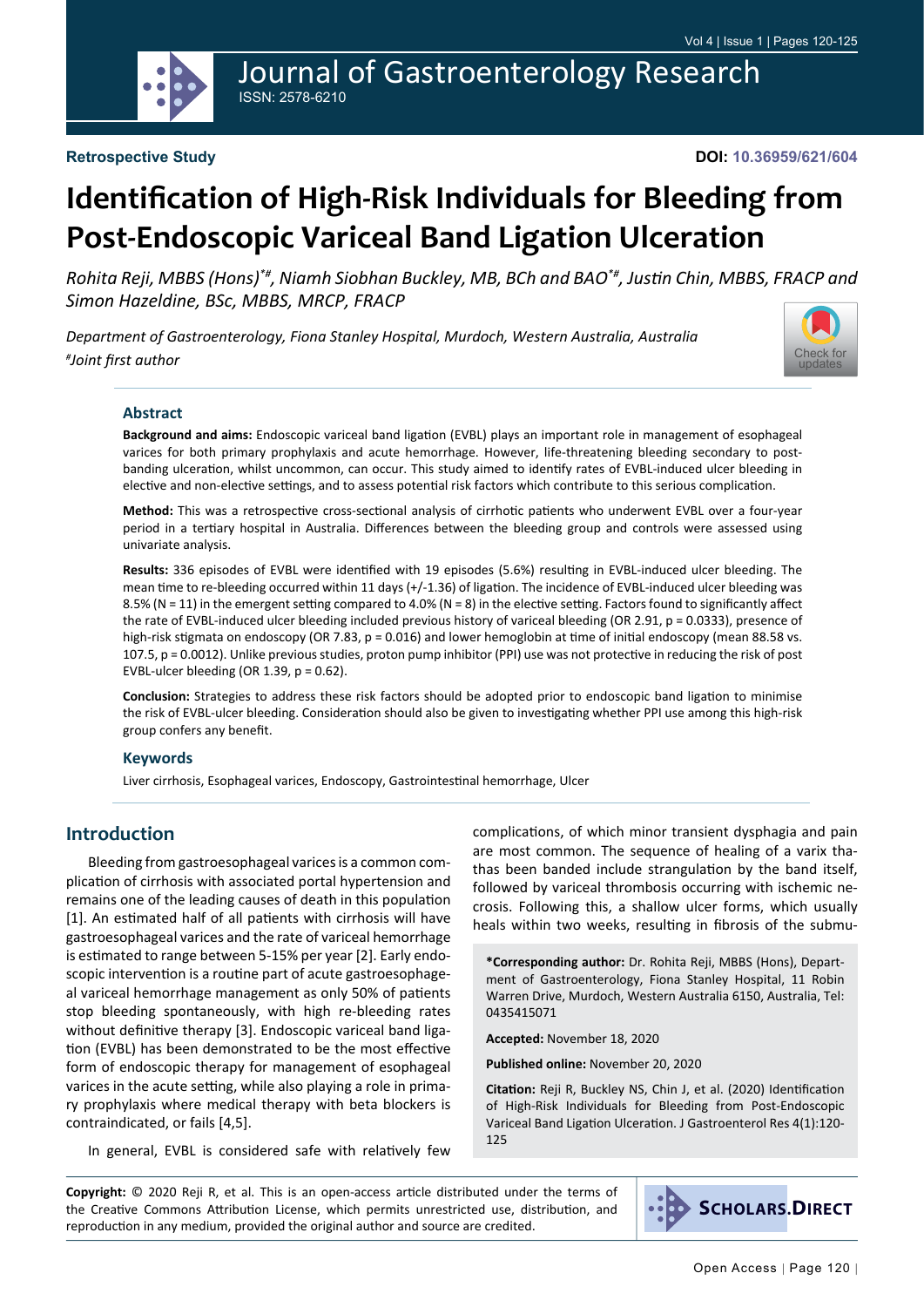cosa. However, if the rubber band is prematurely detached (prior to venous thrombosis) marked alteration of the mucosa and resultant ulceration may occur with the potential for re-bleeding [6,7].

While the reported incidence of bleeding from post-EVBL ulcers is low at 2.3-7.3%, the mortality rate associated with this complication is between 23-52% [8]. Currently, there is a paucity of literature identifying clear risk factors which can be optimized to reduce rates of EVBL-related ulcer bleeding but given the high mortality rate, further exploration is warranted. It has been demonstrated that previous variceal hemorrhage, severity of liver disease, coagulopathy, concomitant hepatocellular carcinoma and presence reflux esophagitis increases the risk [4,8-10]. The latter has been identified as a potentially modifiable target with the use of proton pump inhibitor (PPI) therapy. However, the role of these drugs in negating the risk by means of acid suppression and therefore promoting mucosal healing remains controversial [8,10].

The aim of this study was to determine the rates of post-EVBL ulcer bleeding in both an elective and non-elective setting. The study aimed to assess potential risk factors including Model for End-Stage Liver Disease (MELD) score, Child-Turcotte-Pugh (CTP) score, platelet and hemoglobin count, reflux esophagitis, presence of hepatorenal syndrome, spontaneous bacterial peritonitis or hepatic encephalopathy and PPI use.

### **Methods**

### **Study population**

We conducted a retrospective study that included 329 episodes of EVBL performed at a tertiary level hospital. All patients who underwent endoscopic variceal band ligation (EVBL) at Fiona Stanley Hospital from the period of May  $1<sup>st</sup>$ 2015 to February 28<sup>th</sup> 2019 were identified through retrospective review of the data collected via the endoscopy database, ENDOBASE. Patients were included if they were aged more than 18 years and had band ligation of esophageal varices in either the acute and/or elective setting. The 'EVBL-induced ulcer bleed' group were defined as those who had presentations to hospital with clinical evidence of gastrointestinal bleeding and had endoscopic evidence of bleeding from post-EVBL ulcers with no other cause of digestive bleeding to account for symptoms. The 'control' group were defined as subjects who did not have any episodes of re-bleeding, or those who were found to have bled from a source other than post-EVBL ulcers endoscopically (such as mucosal tears, gastro-esophageal variceal bleeding from another site, or gastric antral vascular ectasia). Subjects who died within 48 hours of EVBL were excluded on the basis that this was too short an interval to determine that their bleeding was the result of post-EVBL ulceration.

The EVBL procedures conducted in this center were performed by consultant gastroenterologists or advanced trainees under supervision. The 'Speedband Superview Super 7<sup>™</sup> Multiple Band Ligator' (Boston Scientific) was the device used for all cases included in this study.

A number of variables including age, sex, etiology and

severity of liver disease, indication for EVBL (prophylaxis vs. acute hemorrhage), previous esophageal variceal bleed, concomitant hepatocellular carcinoma (HCC) or Portal Vein Thrombus (PVT) and other features of decompensation at time of procedure (ascites, hepatic encephalopathy) were examined. Data was gathered through retrospective review of the medical records or relevant laboratory based and radiologic investigations. The baseline characteristics of all subjects are displayed in [Table 1](#page-2-0). Both CTP and MELD Scores were used as indicators of severity of disease at time of EVBL. MELD score of each subject was calculated using laboratory data taken within three months of time of endoscopy. Data of PPI, antiplatelet and anticoagulant use at the time of EVBL was collected in order to assess the influence of these variables on the rates of bleeding from post-EVBL ulceration. Endoscopic findings collected from the endoscopyat time of EVBL, included the number and grade of varices, as well as the presence of concomitant reflux esophagitis. The presence of high-risk stigmata such as red wale sign, nipple sign, cherry red spots and fibrin plug were recorded from when the initial EVBL was performed. The outcome with respect to mortality in the two groups ('EVBL-induced ulcer bleed' and 'Controls') was also analyzed. Ethical approval for this study was granted by the Research and Ethics Committee in Fiona Stanley Hospital.

### **Statistical analysis**

Univariate analysis was used to compare between the control and bleeding groups. Analysis was performed using GraphPad PRISM software. Associations between categorical variables were assessed using Fisher's exact test to generate an odds ratio (OR). Continuous variables were assessed using Unpaired t-test. Statistical significance was defined as two-sided P-values < 0.05.

### **Results**

A total of 640 endoscopy records were reviewed and of those, 160 subjects were identified to have had EVBL of esophageal varices during the study period. From these, a total of 336 episodes of EVBL were identified. Baseline characteristics of subjects are displayed in [Table 1](#page-2-0). 19 episodes of EVBL resulting in post-EVBL ulcer bleeding were identified (an incidence of 5.46%). The mean time to re-bleeding occurred 11 days (+/- 1.36) after the initial EVBL. Of the 336 episodes of EVBL, 129 episodes (38%) were performed in the emergent setting for management of acute gastrointestinal hemorrhage. The incidence of EVBL-induced ulcer bleeding was 8.5% (N = 11) in those with EVBL performed in the emergent setting compared to 4.0% ( $N = 8$ ) in the elective setting. The mean age for subjects in the non-bleeding EVBL (control) group was 56 years (+/- SEM 2.64) in comparison to a mean age of 53 years  $(+/-$  SEM 0.65,  $p = 0.66$ ) in the EVBL-induced ulcer bleeding group. Male subjects accounting for 69% of the control group and 79% in the EVBL-induced ulcer bleeding group. The mean MELD score was higher in the EVBL-induced ulcer bleeding group when compared to the control group  $(15.6 + / - 0.25 \text{ vs. } 13.3 + / - 1.28, \text{ p} = 0.19).$ 

Clinical characteristics of both groups of subjects are sum-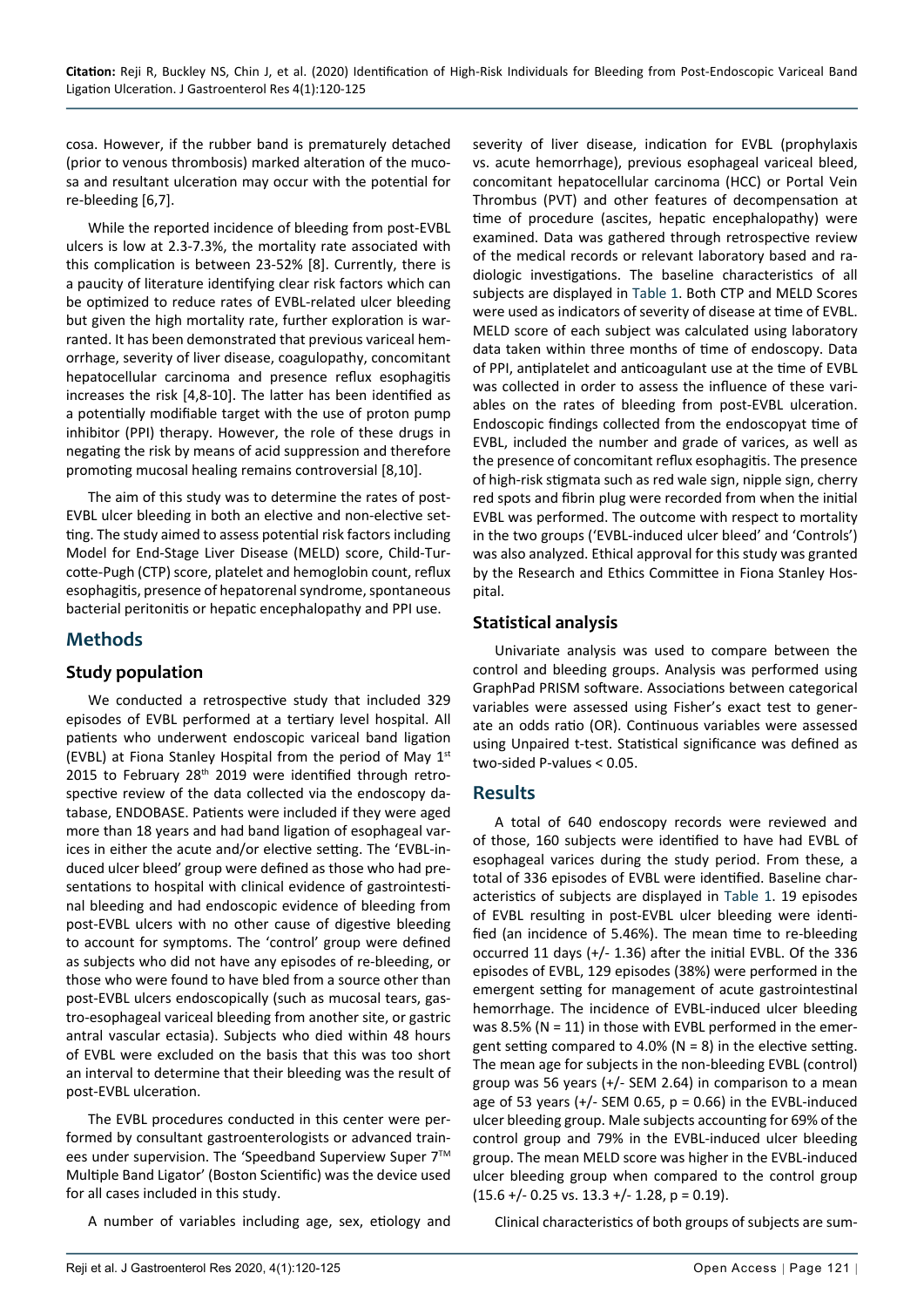<span id="page-2-0"></span>

| Table 1: Baseline characteristics of all subjects (SD = standard deviation; SEM = Standard Error of the Mean; MELD = Model for End-Stage |
|------------------------------------------------------------------------------------------------------------------------------------------|
| Liver Disease; $N =$ population size).                                                                                                   |

| <b>Characteristics</b>            | <b>EVBL-induced Ulcer Bleed</b> | Control                 | P-value |
|-----------------------------------|---------------------------------|-------------------------|---------|
| N                                 | 19                              | 317                     |         |
| Age (mean +/- SD, SEM)            | $55.6$ (+/- 11.5, 2.64)         | 56 (+/-11.5), 0.646     | 0.66    |
| Male sex (N, %)                   | 15 (79%)                        | 220 (69%)               | 0.38    |
| MELD score (mean +/- SD, SEM)     | $13.8 (+/- 5.6, 1.28)$          | $15.6 (+/- 4.4, 0.247)$ | 0.19    |
| Child-Turcotte-Pugh Score (N, %)  |                                 |                         |         |
| A                                 | 6 (33%)                         | 112 (42%)               |         |
| В                                 | 6 (33%)                         | 91 (34%)                |         |
| C                                 | 6 (33%)                         | 64 (24%)                |         |
| Etiology of Cirrhosis (N, %)      |                                 |                         |         |
| Alcoholic liver disease           | 8 (42%)                         | 86 (27%)                |         |
| Non-alcoholic fatty liver disease | 5(26%)                          | 50 (16%)                |         |
| <b>Viral</b>                      | 0                               | 38 (12%)                |         |
| Alcoholic liver disease and Viral | 5(26%)                          | 88 (28%)                |         |
| <b>Others</b>                     | 1 (5%)                          | 9(3%)                   |         |
| <b>Non-Cirrhotic</b>              | 0                               | 14 (4%)                 |         |

#### <span id="page-2-1"></span>**Table 2:** Clinical characteristics of all subjects.

|                                   | <b>EVBL-induced ulcer</b><br>bleed (N, %) | Control (N, %) | <b>Odds Ratio</b> | Confidence<br><b>Interval</b> | P-value |
|-----------------------------------|-------------------------------------------|----------------|-------------------|-------------------------------|---------|
| PPI use                           | 12 (71%)                                  | 201 (63%)      | 1.39              | 1.46-10.85                    | 0.62    |
| High risk stigmata                | 14 (88%)                                  | 143 (47%)      | 7.83              | 2.05-35.05                    | 0.0016  |
| <b>Previous variceal bleed</b>    | 13 (68%)                                  | 135 (36%)      | 2.91              | 1.15-7.63                     | 0.03    |
| <b>Antiplatelets</b>              | 3(16%)                                    | 26 (8%)        | 2.1               | $0.61 - 6.83$                 | 0.22    |
| Anticoagulants                    | 18 (6%)                                   | 0              | $\blacksquare$    |                               | 0.61    |
| <b>Indication for EVBL</b>        |                                           |                |                   |                               |         |
| <b>Elective</b>                   | 8 (42%)                                   | 198 (63%)      | 0.43              | $0.93 - 5.77$                 |         |
| <b>Acute hemorrhage</b>           | 11 (58%)                                  | 118 (37%)      | 2.32              | $0.17 - 1.08$                 | 0.09    |
| <b>Endoscopic Findings</b>        |                                           |                |                   |                               |         |
| <b>Number of varices (mean)</b>   | 2.82                                      | 2.79           |                   |                               | 0.89    |
| Number of bands (mean)            | 3.26                                      | 2.9            |                   |                               | 0.27    |
| <b>Reflux Esophagitis</b>         | 15 (5%)                                   | 1(5%)          | 1.06              | $0.10 - 6.20$                 | > 0.99  |
| <b>Comorbidities</b>              |                                           |                |                   |                               |         |
| <b>Hepatic encephalopathy</b>     | 4 (21%)                                   | 44 (15%)       | 1.49              | $0.52 - 4.48$                 | 0.51    |
| Spontaneous bacterial peritonitis | 0                                         | 10 (3%)        |                   |                               | > 0.99  |
| <b>Hepatorenal syndrome</b>       | 1 (5%)                                    | 6(2%)          | 2.85              | 0.24-19.51                    | 0.34    |
| <b>Portal vein thrombus</b>       | 2(11%)                                    | 37 (12%)       | 0.85              | $0.19 - 3.26$                 | > 0.99  |
| <b>Ascites</b>                    | 9 (47%)                                   | 123 (43%)      | 1.19              | $0.49 - 3.08$                 | 0.81    |

\* Significant association with an increased risk of re-bleeding.

\* Significantly increased risk of EVBL-induced ulcer bleeding.

marized in [Table 2.](#page-2-1) Univariate analysis was performed which identified several factors which were significantly associated with increased risk of bleeding. Subjects with a history of previous variceal bleeding were found to have a significantly increased risk of EVBL-induced ulcer bleeding (OR 2.91, p = 0.0333). The presence of high-risk stigmata on endoscopy such as red wale sign, cherry spot, white nipple sign and platelet plug was also found to have a significant association with an increased risk of re-bleeding (OR 7.83, p = 0.016). Analysis of laboratory values, which are summarized in [Table](#page-3-0)  [3,](#page-3-0) revealed no significance difference in the platelet count, INR, bilirubin or creatinine levels within the groups. Howev-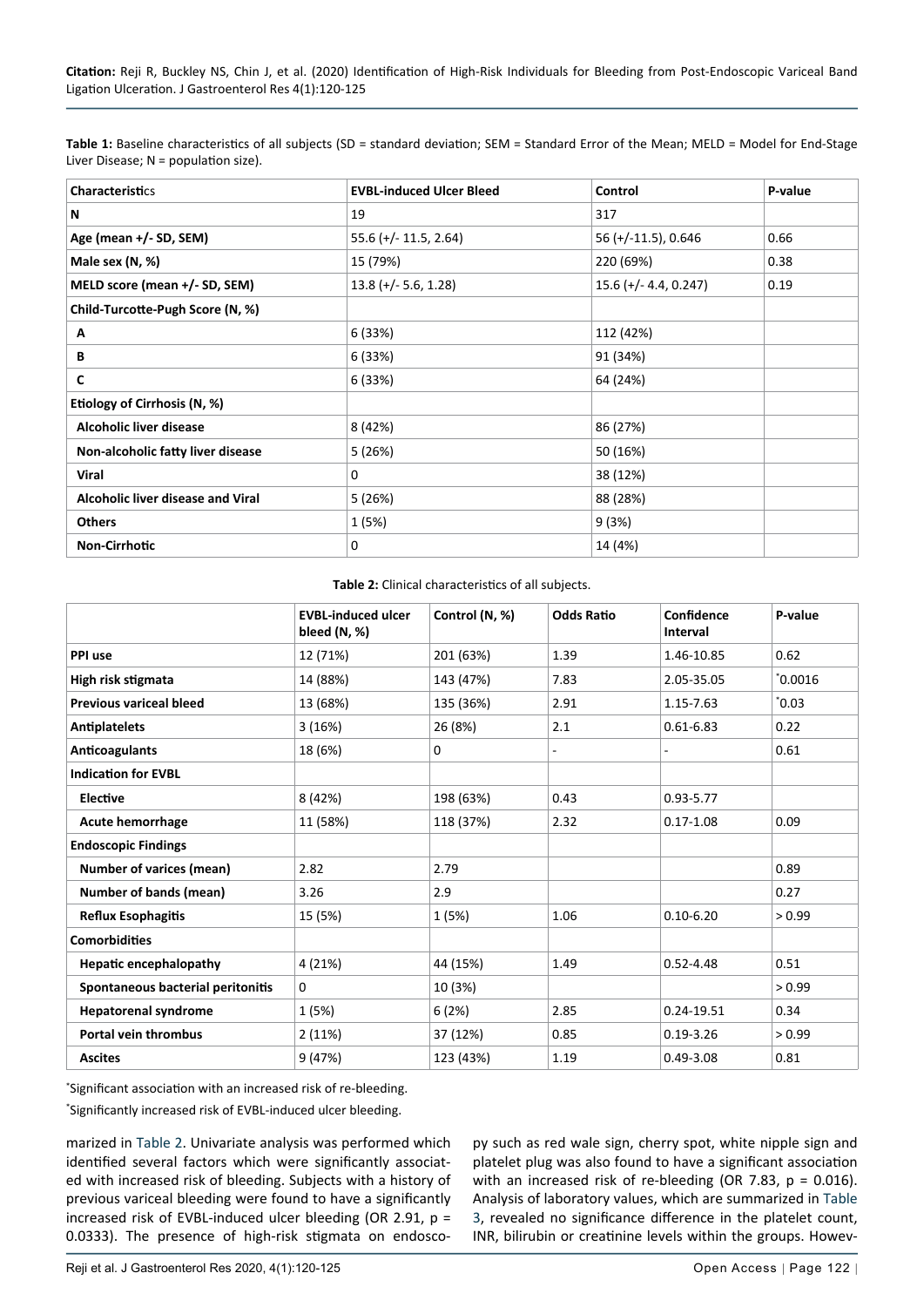|                       | EVBL-induced ulcer bleed (Mean +/- SD) | Control (Mean +/- SD) | P-value  |  |  |
|-----------------------|----------------------------------------|-----------------------|----------|--|--|
| Hemoglobin            | $88.58 (+/- 18.92)$                    | $107.50$ (+/- 24.80)  | "0.0012" |  |  |
| <b>Albumin</b>        | $30.58 (+/- 5.97)$                     | $32.24 (+/- 6.48)$    | 0.28     |  |  |
| <b>Platelet count</b> | $153.20$ (+/- 111.5)                   | $121.50$ (+/- 73.44)  | 0.08     |  |  |
| Creatinine            | $91.53 (+/- 42.82)$                    | $82.67 (+/- 39.35)$   | 0.35     |  |  |
| <b>INR</b>            | $1.46 (+/- 0.30)$                      | $1.44 (+/- 0.56)$     | 0.88     |  |  |
| <b>Bilirubin</b>      | $65.79 (+/- 80.37)$                    | $41.99 (+/- 52.37)$   | 0.07     |  |  |

<span id="page-3-0"></span>**Table 3:** Laboratory values of all subjects (INR = International Normalised Ratio).

\* This group had significantly lower hemoglobin counts compared to the control group.

er, low hemoglobin was found to be a significant risk factor leading to EVBL-induced ulcer bleeding. This group had significantly lower hemoglobincounts compared to the control group (mean 88.58 vs. 107.5, p = 0.0012).

### **Mortality**

Three subjects from the EVBL-induced ulcer bleeding group died within 21 days of re-intervention, with a 21-day mortality rate of 16%. Two of these three subjects had recurrent bleeding from their EVBL-induced ulcer. The overall 12-month mortality for subjects with EVBL-induced ulcer bleeding was 26% vs. 22% ( $p = 0.51$ ) in the control group.

### **Discussion**

Our study has demonstrated once again that while the incidence of hemorrhage from post-EVBL ulceration remains low at 5.46%, the 21-day mortality is high at 16%. This is consistent with results from other studies where the incidence of this complication was reported to be up to 7.3% [8]. Given the implications of this complication, it is imperative to identify factors that may predispose patients to bleeding.

Our analysis also shows that the presence of high-risk stigmata at the time of initial banding was a risk factor for bleeding from post-EVBL ulcers. These have been well established as risk factors for esophageal variceal hemorrhage and even early re-bleeding post band ligation but prior to this had not previously been studied with regards to its influence on the risk of post-EVBL ulceration bleeding [11-13]. These findings suggest that subjects with more fragile mucosa at time of band placement are more likely to experience early band slippage and therefore bleed from the underlying ulcers. Additionally, the more fragile mucosa may also require a longer period to heal. The best approach to optimizing this risk factor remains to be determined and requires further investigation.

A history of previous esophageal variceal hemorrhage is another factor that was identified with association for an increased risk of bleeding. This has been reported previously with respect to re-bleeding after EVBL and following the treatment of gastric varices with Histoacryl injection sclerotherapy [14,15]. This may be due to the fact that these subjects represent a cohort with higher underlying portal pressures and, therefore, are at an inherently increased risk of variceal bleeding, which was also suggested by Duenas, et al. [8].

We found that subjects presenting with post-EVBL ulceration bleeding had significantly lower hemoglobin levels than the control group at time of index endoscopy. Mostafa, et al. similarly found anemia to be an independent predictor of re-bleeding following EVBL [16]. This may be related to having a prior hemorrhage but the exact relationship between this laboratory finding and bleeding from post-EVBL ulcers has yet to be elucidated.

There have been a number of other studies that found the presence of reflux esophagitis to be a factor increasing the risk of bleeding from post-EVBL ulceration [10,17]. PPIs are the most potent agents available to suppress gastric acid secretion thereby promoting mucosal healing and stabilizing clot formation in the setting of gastrointestinal bleeding [18]. They are commonly used following variceal ligation and it has been suggested that not administering PPIs in the setting of EVBL is a risk factor for post-procedural bleeding [4]. However, our study along with many others, demonstrates that PPI administration from the time of band ligation does not reduce the risk of bleeding from post-EVBL ulcers [8,9,16,19,20]. Two randomized control trials (RCT) comparing pantoprazole to placebo in the setting of EVBL noted a marked reduction in the size of post-banding ulcers on second look endoscopy. Despite this, neither identified a difference in mortality or rates of re-bleeding from these ulcers [16,19]. Retrospective studies examining PPI use in the both the elective and emergent EVBL setting also found no significant difference in these outcomes [9,20]. This suggests that gastric acid reflux has a lesser influence on bleeding risk in this particular setting and other factors as mentioned above are more significant. Other authors have examined the use of PPIs in the setting of gastric variceal obliteration with sclerotherapy, a method which can also lead to post-intervention mucosal ulceration. They were unable to identify any significant difference in rates of bleeding but merely suggested that the interval for re-bleeding may be longer in the PPI group [21]. Use of these medications is also not without risk, and concerns have been raised about inappropriate use in the cirrhotic population [22]. It has been well documented that prolonged administration of this class of drugs is associated with osteoporosis, pneumonia, hepatic encephalopathy and spontaneous bacterial peritonitis [9,23]. Furthermore, once commenced, PPI are commonly inappropriately continued without review on ongoing indication. Therefore, our study contributes to the growing body of evidence, which suggests there is little utility in co-administration of PPIs at time of band ligation in terms of improving the rates of bleeding from post EVBL-ulcers.

Unlike prior studies, severity of liver disease (CTP or MELD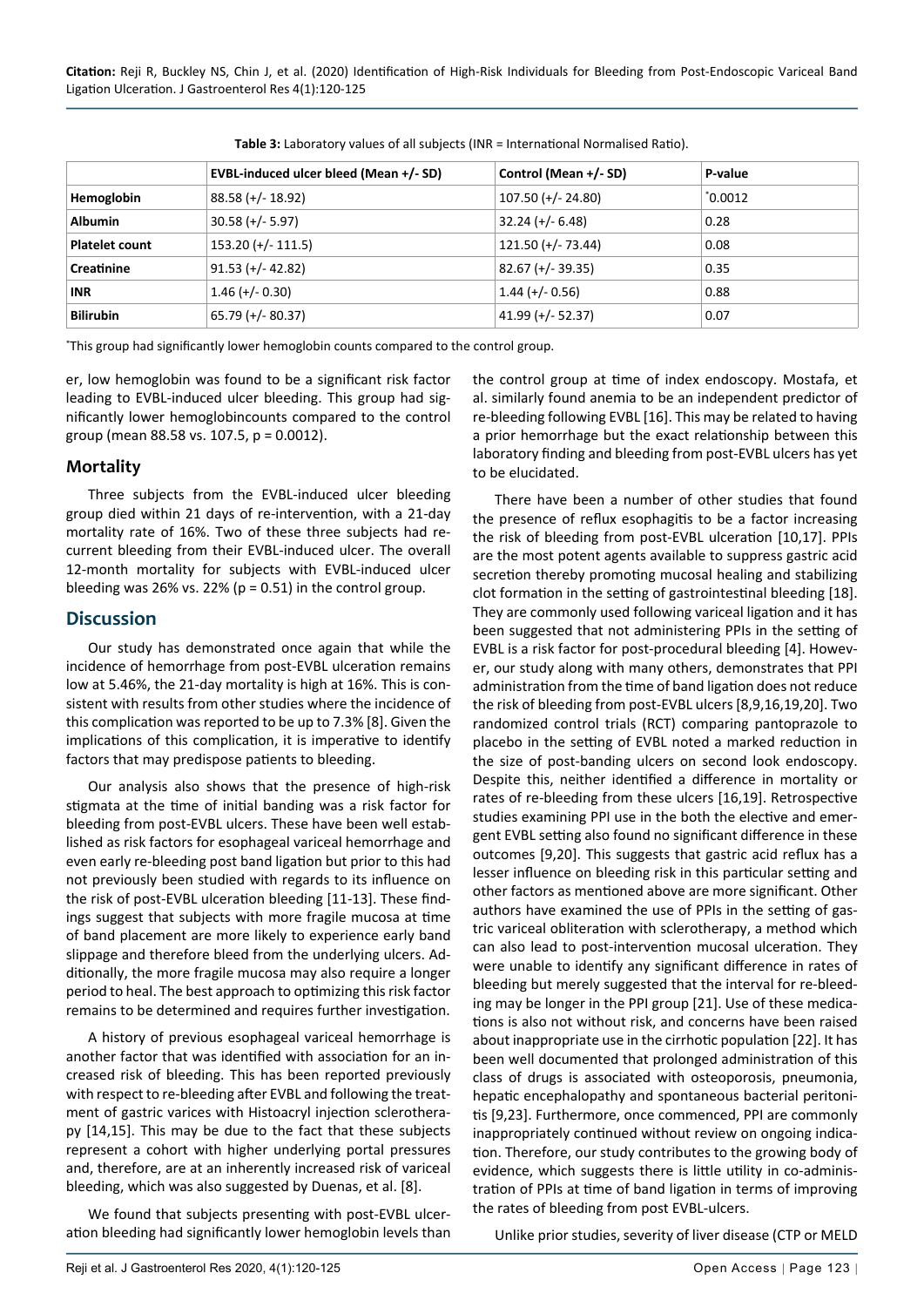score) in this group was not associated with a significant difference in rates of bleeding from post-EVBL ulcers [8,17]. This may be due to unavailable information in seventy-eight patients, which resulted in a lack of statistical power to show significance. However, this study demonstrated a trend towards a higher MELD score in the bleeding cohort. In another series, a low prothrombin index and a high AST to Platelet Ratio Index (APRI) score were found to be predictive of post-EVBL hemorrhage [10]. However, we did not find a significant relationship between these variables. Similarly, we did not find a statistically significant difference with regard to common laboratory tests such as international normalizes ratio (INR) or prothrombin index (PT). This is not surprising as it is increasingly recognized that these conventional coagulation tests are not particularly accurate or representative of the true underlying coagulation status in cirrhotic patients, which is a complex relationship involving various deficiencies in procoagulant and anticoagulant factors [24,25]. Further, emerging studies evaluating more accurate investigative tests such as thromboelastography will help to shed some light on this complex interplay [26].

The limitations of this study primarily lie in its retrospective nature. We were unable to ascertain definitive duration of PPI use for all subjects and so could not draw conclusions regarding timing of therapy that may impact the risk of bleeding. Additionally, the endoscopies were performed and reported by a number of different proceduralists (with varying levels of endoscopy experience) over the four-year period. The number of patients who experienced post-EVBL ulcer bleeding in our cohort was relatively low, as this is a low incidence complication. The analysis therefore may be underpowered to look for statistically significant differences in certain variables. Despite this, our findings are largely consistent with the other existing literature that has examined bleeding from post-EVBL ulcers [8,10]. Future prospective studies investigating risk factors for post-EVBL ulceration bleeding would have to involve multiple centers and a standardizedendoscopy pro-forma utilized to overcome these limitations.

### **Conclusion**

Post-EVBL ulcer bleeding remains an uncommon complication of endoscopic banding but with high mortality rate. Subjects with high risk endoscopic stigmata at time of index procedure and those with previous variceal hemorrhage have an increased incidence of post-EVBL ulcer bleeding. A higher degree of caution should therefore be used amongst this patient cohort. Given the pre-existing links between PPI use and reduction of risk, future studies should be carried out to investigate if they can improve outcomes in this specific highrisk group.

### **Disclosure Statement**

The authors have no conflicts of interest to disclose.

### **Acknowledgements**

We would like to thank Dr. Seán Ó'Riordán who provided guidance on the statistical analysis. All other authors contributed to the data collection and writing of this paper.

### **References**

- 1. [Garcia-Tsao G, Sanyal AJ, Grace ND, et al. \(2007\) Prevention and](https://pubmed.ncbi.nlm.nih.gov/17879356/)  [management of gastroesophageal varices and variceal hemor](https://pubmed.ncbi.nlm.nih.gov/17879356/)[rhage in cirrhosis. Hepatology 46: 922-938.](https://pubmed.ncbi.nlm.nih.gov/17879356/)
- 2. [North Italian Endoscopic Club for the Study and Treatment of](https://pubmed.ncbi.nlm.nih.gov/3262200/)  [Esophageal Varices \(1988\) Prediction of the first variceal hemor](https://pubmed.ncbi.nlm.nih.gov/3262200/)[rhage in patients with cirrhosis of the liver and esophageal vari](https://pubmed.ncbi.nlm.nih.gov/3262200/)[ces. A prospective multicenter study. N Engl J Med 319: 983-989.](https://pubmed.ncbi.nlm.nih.gov/3262200/)
- 3. [Graham DY, Smith JL \(1981\) The course of patients after variceal](https://pubmed.ncbi.nlm.nih.gov/6970703/)  [hemorrhage. Gastroenterology 80: 800-809.](https://pubmed.ncbi.nlm.nih.gov/6970703/)
- 4. [Kang SH, Yim HJ, Kim SY, et al. \(2016\) Proton pump inhibitor](https://pubmed.ncbi.nlm.nih.gov/26937932/)  [therapy is associated with reduction of early bleeding risk after](https://pubmed.ncbi.nlm.nih.gov/26937932/)  [prophylactic endoscopic variceal band ligation: A retrospective](https://pubmed.ncbi.nlm.nih.gov/26937932/)  [cohort study. Medicine \(Baltimore\) 95: e2903.](https://pubmed.ncbi.nlm.nih.gov/26937932/)
- 5. [Garcia-Pagan JC, Bosch J \(2005\) Endoscopic band ligation in the](https://pubmed.ncbi.nlm.nih.gov/16355158/)  [treatment of portal hypertension. Nat Clin Pract Gastroenterol](https://pubmed.ncbi.nlm.nih.gov/16355158/)  [Hepatol 2: 526-535.](https://pubmed.ncbi.nlm.nih.gov/16355158/)
- 6. [Johnson PA, Campbell DR, Antonson CW, et al. \(1993\) Compli](https://pubmed.ncbi.nlm.nih.gov/8495841/)[cations associated with endoscopic band ligation of esophageal](https://pubmed.ncbi.nlm.nih.gov/8495841/)  [varices. Gastrointest Endosc 39: 181-185.](https://pubmed.ncbi.nlm.nih.gov/8495841/)
- 7. [Polski JM, Brunt EM, Saeed ZA \(2001\) Chronology of histological](https://pubmed.ncbi.nlm.nih.gov/11396765/)  [changes after band ligation of esophageal varices in humans. En](https://pubmed.ncbi.nlm.nih.gov/11396765/)[doscopy 33: 443-447.](https://pubmed.ncbi.nlm.nih.gov/11396765/)
- 8. [Duenas E, Cachero A, Amador A, et al. \(2020\) Ulcer bleeding af](https://www.sciencedirect.com/science/article/pii/S1590865819306760)[ter band ligation of esophageal varices: Risk factors and progno](https://www.sciencedirect.com/science/article/pii/S1590865819306760)[sis. Dig Liver Dis 52: 79-83.](https://www.sciencedirect.com/science/article/pii/S1590865819306760)
- 9. [Wu CK, Liang CM, Hsu CN, et al. \(2017\) The role of adjuvant acid](https://journals.plos.org/plosone/article?id=10.1371/journal.pone.0169884)  [suppression on the outcomes of bleeding esophageal varices af](https://journals.plos.org/plosone/article?id=10.1371/journal.pone.0169884)[ter endoscopic variceal ligation. PLoS One 12: e0169884.](https://journals.plos.org/plosone/article?id=10.1371/journal.pone.0169884)
- 10. [Vanbiervliet G, Giudicelli-Bornard S, Piche T, et al. \(2010\) Predic](https://onlinelibrary.wiley.com/doi/full/10.1111/j.1365-2036.2010.04331.x)[tive factors of bleeding related to post-banding ulcer following](https://onlinelibrary.wiley.com/doi/full/10.1111/j.1365-2036.2010.04331.x)  [endoscopic variceal ligation in cirrhotic patients: A case-control](https://onlinelibrary.wiley.com/doi/full/10.1111/j.1365-2036.2010.04331.x)  [study. Aliment Pharmacol Ther 32: 225-232.](https://onlinelibrary.wiley.com/doi/full/10.1111/j.1365-2036.2010.04331.x)
- 11. [Franchis Rd, Massimo P, Felice C \(1992\) Endoscopic diagnosis](https://www.sciencedirect.com/science/article/abs/pii/S1052515718306548)  [and classification of varices. Gastrointestinal Endoscopy Clinics](https://www.sciencedirect.com/science/article/abs/pii/S1052515718306548)  [of North America 2: 17-30.](https://www.sciencedirect.com/science/article/abs/pii/S1052515718306548)
- 12. [Bambha K, Kim WR, Pedersen R, et al. \(2008\) Predictors of early](https://pubmed.ncbi.nlm.nih.gov/18250126/)  [re-bleeding and mortality after acute variceal haemorrhage in](https://pubmed.ncbi.nlm.nih.gov/18250126/)  [patients with cirrhosis. Gut 57: 814-820.](https://pubmed.ncbi.nlm.nih.gov/18250126/)
- 13. [Hunter SS, Hamdy S \(2013\) Predictors of early re-bleeding and](https://pubmed.ncbi.nlm.nih.gov/23820503/)  [mortality after acute variceal haemorrhage. Arab J Gastroenter](https://pubmed.ncbi.nlm.nih.gov/23820503/)[ol 14: 63-67.](https://pubmed.ncbi.nlm.nih.gov/23820503/)
- 14. [Kim KR, Jun CH, Cho KM, et al. \(2015\) Can proton pump inhib](https://pubmed.ncbi.nlm.nih.gov/26354053/)[itors reduce rebleeding following histoacryl sclerotherapy for](https://pubmed.ncbi.nlm.nih.gov/26354053/)  [gastric variceal hemorrhage? Korean J Intern Med 30: 593-601.](https://pubmed.ncbi.nlm.nih.gov/26354053/)
- 15. [Mostafa EF, Mohammad AN \(2014\) Incidence and predictors](https://pubmed.ncbi.nlm.nih.gov/25499212/)  [of rebleeding after band ligation of oesophageal varices. Arab J](https://pubmed.ncbi.nlm.nih.gov/25499212/)  [Gastroenterol 15: 135-141.](https://pubmed.ncbi.nlm.nih.gov/25499212/)
- 16. [Boo GB, Oh JC, Lee BJ, et al. \(2008\) The effect of proton pump](https://pubmed.ncbi.nlm.nih.gov/18516002/)  [inhibitor on healing of post-esophageal variceal ligation ulcers.](https://pubmed.ncbi.nlm.nih.gov/18516002/)  [Korean J Gastroenterol 51: 232-240.](https://pubmed.ncbi.nlm.nih.gov/18516002/)
- 17. [Sinclair M, Vaughan R, Angus PW, et al. \(2015\) Risk factors for](https://pubmed.ncbi.nlm.nih.gov/25951490/)  [band-induced ulcer bleeding after prophylactic and therapeutic](https://pubmed.ncbi.nlm.nih.gov/25951490/)  [endoscopic variceal band ligation. Eur J Gastroenterol Hepatol](https://pubmed.ncbi.nlm.nih.gov/25951490/)  [27: 928-932.](https://pubmed.ncbi.nlm.nih.gov/25951490/)
- 18. [Jafar W, Jafar AJN, Sharma A \(2016\) Upper gastrointestinal hae](https://pubmed.ncbi.nlm.nih.gov/28839832/)[morrhage: An update. Frontline Gastroenterol 7: 32-40.](https://pubmed.ncbi.nlm.nih.gov/28839832/)